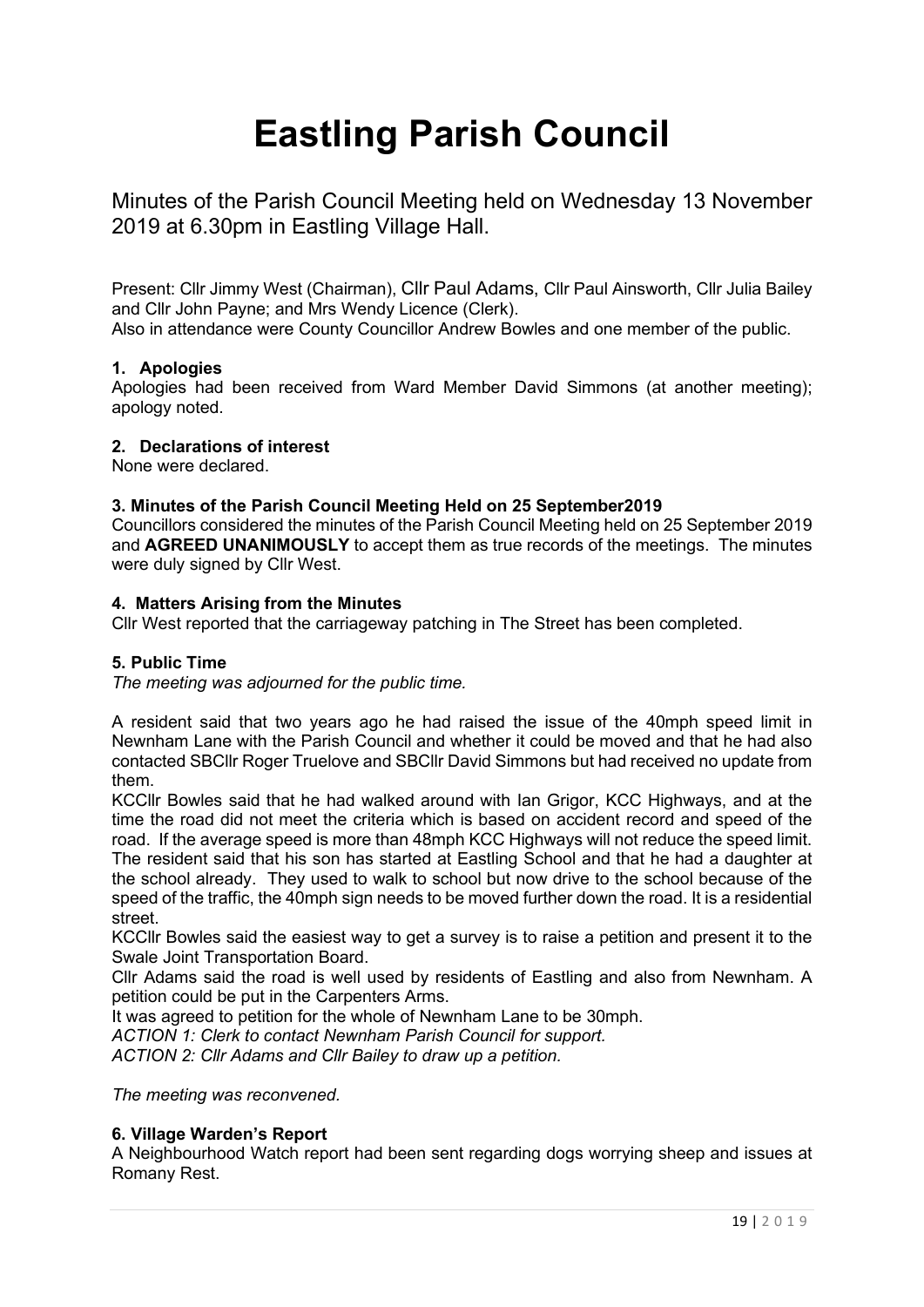# **7. Website**

Cllr Ainsworth said the Village Website is working well.

The Clerk said she will transfer the Parish Council's website to HugoFox over the next month

## **8. Finance**

#### i. Finance Report

Cllr Payne reported that there is £8289 in the bank. BACS payments since last meeting: salary and expenses September- £132.68; HMRC - £30.20; NEST DD- £29.59 salary and expenses October £49.72, HMRC- £10.20; NEST £10.06. The balance of the Village Hall heating system, £1250.00, is due to be paid.

Cllr Ainsworth said the Village Hall heating system has been installed and is up and running.

#### ii. To consider invoices and cheques raised

It was agreed to pay a share of the Clerks' Conference fee of £10 to Newington Parish Council. Cllr Payne said an invoice is due for the footpath maintenance and strimming around the sign. Cllr West asked that the ivy and holly at the entrance to the church needs to be cut back and this needs to be added to the schedule of work.

It was agreed that the contractor should make one more cut.

#### iii. Review of Independent Internal Audit arrangements

Councillors reviewed the arrangements for the Independent Internal Audit and noted that it is best practise to rotate auditors. It was **AGREED UNANIMOUSLY** to appoint Mr Lionel Robbins as Independent Internal Auditor.

#### **9. Planning Matters**

#### i. Ref: 19/505060/FULL

Address: The Old Nursery Newnham Lane Eastling Faversham Kent ME13 0AS Proposal: Single storey front extension to existing dwelling.

Councillors considered the planning application and had no objections to the proposal.

ii. Any planning matter received by 13 November 2019

Ref: 19/503828/FULL Address: Churchfields The Street Eastling Faversham ME13 0BG Proposal: Conversion of existing stables into 2no. additional residential apartments. This planning application has been refused.

## **10. Correspondence**

- 1. 30.09.19: KCC Highways invitation to Parish Seminar on Thursday 28, 09:50 and 13:00, November at Ditton Community Centre, Kiln Barn Road, Ditton, Kent, ME20 6AH.
- 2. 01.10.19: SBC call for items for next Joint Transportation Board 2 December
- 3. 07.10.19: KCC Highways- offer of salt bags for parishes
- 4. 08.10.19: KALC AGM on 30 November
- 5. 11.10.19: Faversham TC- invitation to a Neighbourhood Plan Feasibility Workshop 01.11.19
- 6. 11.10.19: SBC details of the Swale Volunteer Awards closing date 22.12.19
- 7. 14.10.19: KALC CEO October bulletin
- 8. 21.10.19: KALC -planning and finance training courses
- 9. 24.10.19: KCC budget consultation 2020-21
- 10. 25.10.19: KCC Highways- Notification of carriageway works on Eastling Road
- 11. 25.10.19: KALC- Dynamic Councillor Course
- 12. 08.11.19: Kent Police- Rural Task Force Report
- 13. 12.11.19: KALC Launch of Community Awards Scheme

Councillors considered whether to participate in the KALC Community Awards Scheme and agreed not to make an award this time but that they will review it annually.